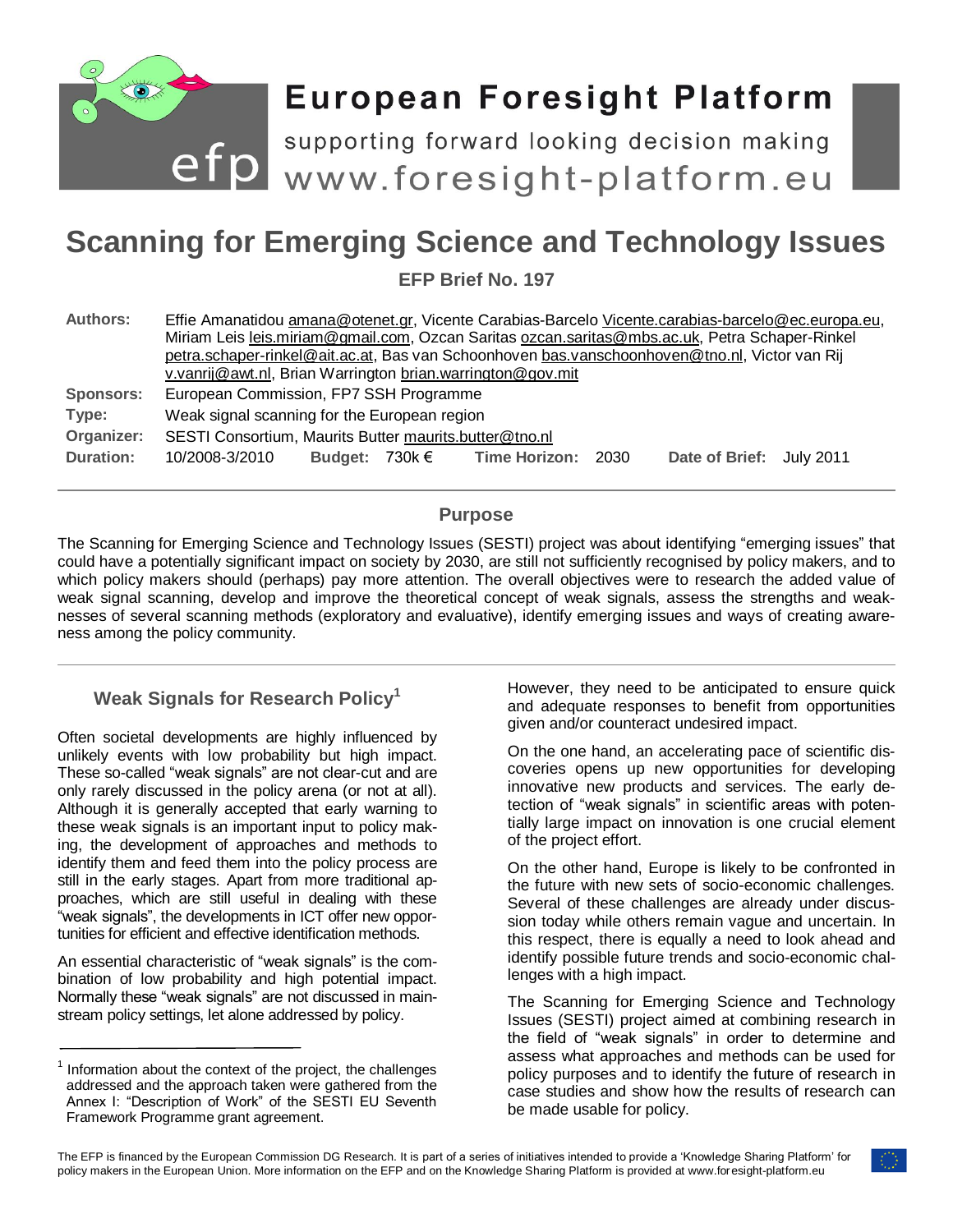The SESTI project was mainly financed by the European Union in the Seventh Framework Programme under the Social Sciences and Humanities theme. The consortium involved in the collaborative effort consisted of the following parties: the Austrian Institute of Technology, the Institute for Prospective Technological Studies, the Malta Council for Science and Technology, the Manchester Institute of Innovation Research, and the Dutch TNO Strategies for the Information Society group.

#### **Weak Signals as Early Warning System**

The overall goal of the project was to contribute to the development of an effective transnational system for the early identification of weak signals of emerging issues that will have an impact on Europe. In the project, two research questions were central: (1) What new foresight approaches can be used to identify "weak signals" in a systematic, efficient and effective way, and how can they be made operational? (2) How can "weak signals" be systematically linked to policy processes to have an impact?

## **Innovative Tools for Scanning & Communicating Weak Signals**

The overall strategy of the project was to balance content development, methodological insights in "weak signal" identification and actual use of information by the user (policy) community, which again may lead to new insights for the operationalisation of methods.

The general organisation of the project is visualised in the diagram:



In the following text, the different aspects of the project shown in the diagram will be discussed summarily.

#### **The WikiHub**

One of the cornerstones of the project was the Wiki-Hub. This Internet website provided the backbone to the communication infrastructure, both internally and externally. The WikiHub fulfilled two functions: it served as a communication and a scanning tool. The

Another objective of the study was to evaluate the answers to the research questions stated above in a practical situation to enhance usability. For this purpose, the case of the future of research was chosen, leading to the following research questions: (1) What are the weak signals at the interface between scientific discovery, emerging fields of innovation and societal needs in Europe? (2) What national and global developments in business, research and society have a high potential impact on the research infrastructure, and what will happen if they are not addressed by policy?

Specific issues were selected on the basis of set criteria that gave priority to:

- Topics that are not currently addressed by EU policy or FP7 or are addressed in a limited way.
- Topics with a long-term orientation (2030) and having no "owner" in the European Policy arena.
- Topics that have relative low probability and potentially high impact.

information collected would be integrated into the Wiki-Hub acting as a pool of weak signals that could be edited by the different partners responsible for the various scanning activities as well as by external users.

#### **Scanning for Emerging Issues**

The objective of this work package was to scan the environment for weak signals and emerging issues. An important base for this would be the joint database of the coordination group of national horizon scanning, which was initiated by the Forsociety ERA Net. The methods used included input from national foresight representatives and initiatives, Internet scans, literature scans, participatory conferences, electronic surveys and interviews with visionaries.

#### **Processing Information**

The objective of this work package was to process the information collected in the scanning activities. As this was still fragmented information stemming from different sources, it needed to be processed to achieve a coherent structure. The information collected was processed in a first stage by one of the project partners for discussion at workshops. During two workshops general futures experts were involved. They selected 50 emerging issues for further analysis based on an input document containing a long list of issues describing them from a global perspective.

#### **In-depth Analysis**

The major objective of this work package was to research in depth selected emerging issues creating more background information to initiate a discussion in the policy arena. The selected issues were further investigated using desk research, interviews and an internal expert workshop oriented towards creating new (contextual) information. For each issue, a horizon scan discussion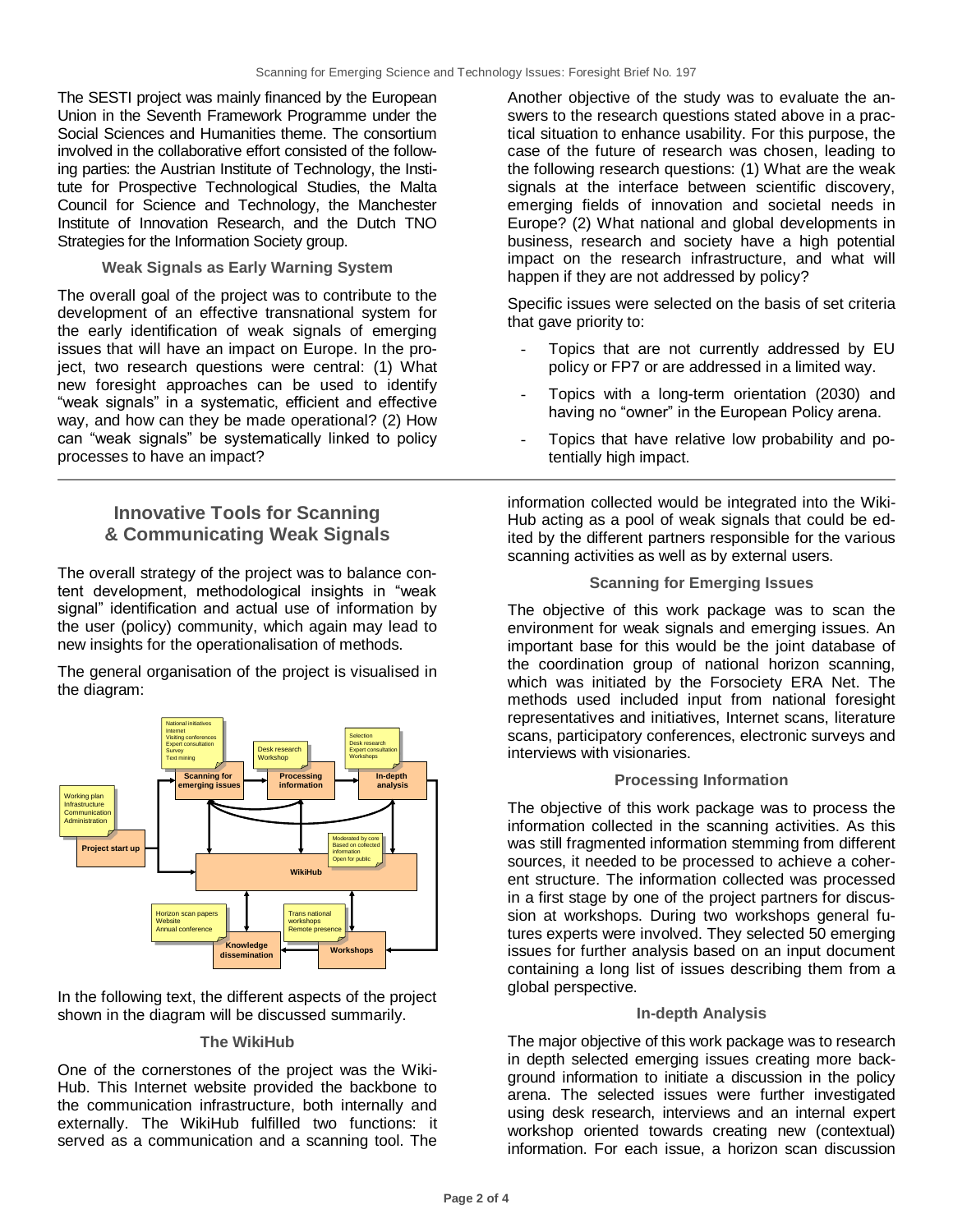document was drawn up, describing in depth the respective issue, to serve as a basis for the discussions at the transnational (and potential national) workshops.

#### **Transnational Workshops**

The results of the in-depth analysis of the emerging issues selected were presented to international stakeholders to evaluate the potential impact and create momentum to address and elaborate the issue. These results, together with the horizon scan discussion document, were presented at an EU-level workshop that was organised for EU representatives from different areas and also involved experts in the field to discuss the issue.

#### **Selecting Signals for Further Assessment**

An advisory commission played a large role in the selection of the signals to be further assessed. All signals identified would be assessed with a semi-quantitative indicator scheme to be developed during the start up phase.

#### **Knowledge Dissemination**

This work package aimed at facilitating the effective dissemination of knowledge generated through the project and sought to ensure that strategic intelligence and information would reach relevant stakeholders, in particular policy-makers and those responsible for implementing policies.

At the end of the project, a two-day conference was held to present, discuss and assess the results of the project as well as enhance the functioning of the network.

# **Policy Implications: Going Beyond Conventional Approaches**

The weak signals and emerging issues that were identified in the SESTI project were divided into three categories: health, energy and cognitive enhancement. The final SESTI conference discussed all three categories<sup>2</sup>. In the following, we describe each of these categories in turn and show policy implications.

**Weak Signals and Emerging Issues in Health**

An ageing society, longer life expectancy, advances in medical technologies and new medicines are leading to spiralling costs and putting unprecedented pressures on the provision of healthcare services throughout Europe.

Using the techniques developed earlier in the project, the SESTI team identified a number of emerging issues of which the five listed below were selected for discussion during a workshop held in Brussels in November 2010. The workshop was attended by thematic experts as well as national and EC policy-makers.

*Diversification in medicine*. A wide range of new offerings beyond conventional medicine and outside the public health system has sprung up in recent years. Emerging technologies may lead to new approaches, alternative methods are gaining more attention, and new health related service markets are emerging.

*Mental health in an ageing society*. Advances in medicine mean that humans are living longer than ever before. However, the quality of life of the elderly is often compromised due to frailty, reduced mobility, dependence on medication, financial limitations and loneliness in the twilight years.

*Obesity*: *The global epidemic marches on*. It is estimated that in excess of one billion adults are overweight, at least 300 million of whom are clinically obese. Obesity has reached epidemic proportions and is a major contributor to the global burden of chronic disease and disability.

*Is prevention better than cure***?** *Re-prioritising health research.* It is a fact that a number of simple preventive measures, such as consumption of nutritious foods, better personal hygiene and sanitation, both when handling food and during medical treatment, have contributed significantly to improved levels of health.

*Personalised treatment*. The response of an individual to a medicinal drug may depend on a number of factors, such as gender, age and the genetic makeup of that individual. Personalised medicine is a health care approach that tailors interventions to individual genetic variation in risk and treatment response.

**Weak Signals and Emerging Issues in Energy**

The development of secure, cost-effective and environmentally friendly sources of energy has become one of the greatest and most pressing challenges facing humankind.

The SESTI team again applied the techniques developed in the course of the project to identify emerging issues in the field of energy. The following five were selected for discussion during the Brussels workshop with experts and policymakers in November 2010.

*Hybrid nuclear energy*. Energy from nuclear fission reactors remains a controversial topic. Nuclear fusion promises a virtually limitless supply of clean energy without the problem of hazardous by-products but remains stubbornly a promise in the future. Recent developments in the form of hybrid fission and fusion reactors might reduce the timeframe within which nuclear plants could become a viable source of clean energy.

*Renewable energy from the desert*. Large-scale generation of electricity from solar energy requires a large land area coupled with long hours of high-intensity

Details on the final conference can be found on the SESTI website: http://sesti.info/